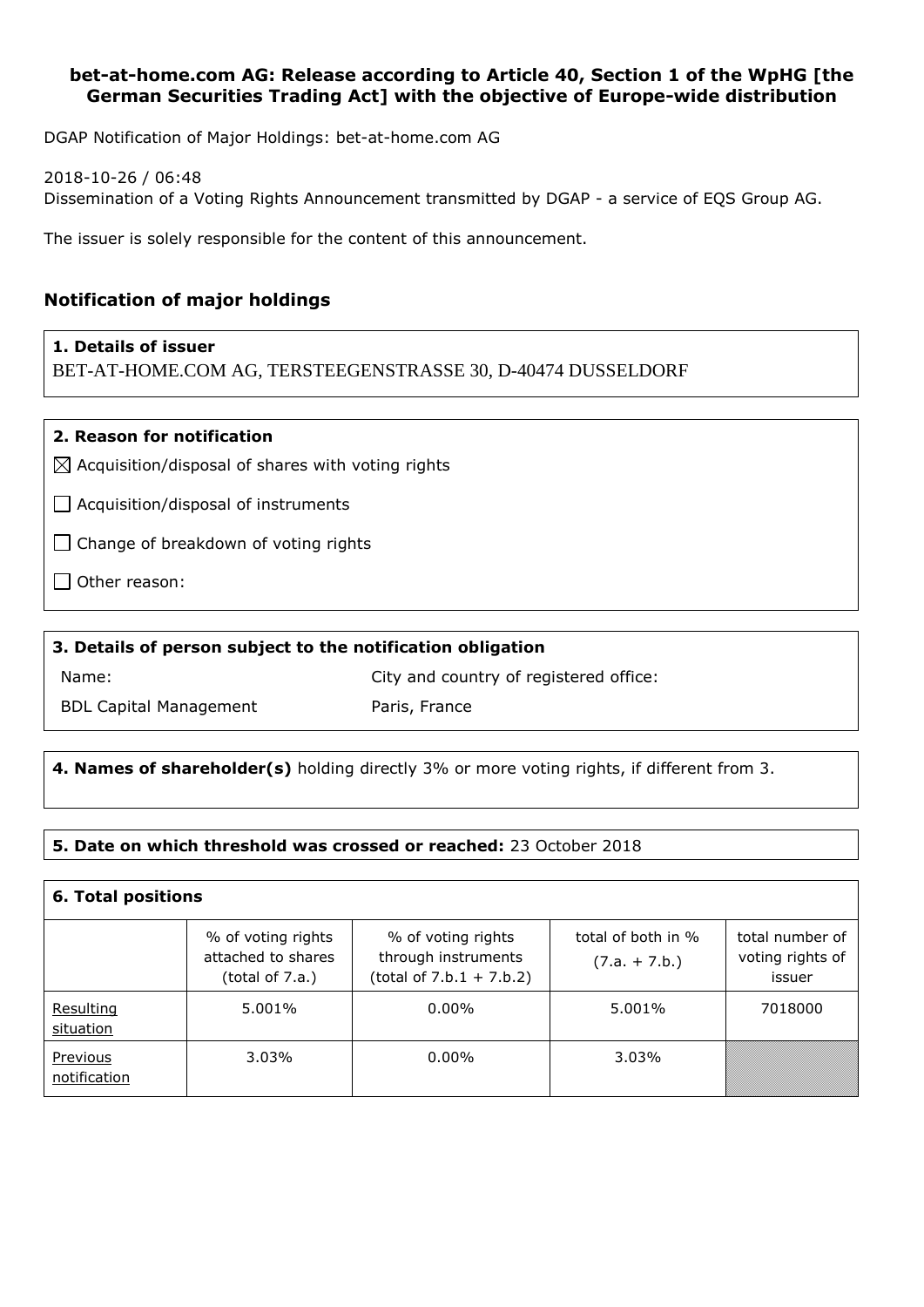# **a. Voting rights attached to shares (Sec.s 33, 34 WpHG)**

|              | absolute                    |                            | in $\%$                  |                            |
|--------------|-----------------------------|----------------------------|--------------------------|----------------------------|
| <b>ISIN</b>  | direct<br>(Sec. 33<br>WpHG) | indirect<br>(Sec. 34 WpHG) | direct<br>(Sec. 33 WpHG) | indirect<br>(Sec. 34 WpHG) |
| DE000A0DNAY5 | 331836                      | 19148                      | 4.73%                    | 0.27%                      |
|              |                             |                            | $\%$                     | $\%$                       |
| Total        | 350984                      |                            |                          | 5.001 %                    |

| b.1. Instruments according to Sec. 38 para. 1 No. 1 WpHG |                                |                                  |                           |                         |
|----------------------------------------------------------|--------------------------------|----------------------------------|---------------------------|-------------------------|
| Type of instrument                                       | Expiration or<br>maturity date | Exercise or conversion<br>period | Voting rights<br>absolute | Voting rights<br>in $%$ |
|                                                          |                                |                                  |                           | $\%$                    |
|                                                          |                                |                                  |                           | $\%$                    |
|                                                          |                                |                                  |                           | $\%$                    |
|                                                          |                                | <b>Total</b>                     |                           | $\frac{0}{0}$           |

| b.2. Instruments according to Sec. 38 para. 1 No. 2 WpHG |                                |                                     |                                |                           |                         |
|----------------------------------------------------------|--------------------------------|-------------------------------------|--------------------------------|---------------------------|-------------------------|
| Type of instrument                                       | Expiration or<br>maturity date | Exercise or<br>conversion<br>period | Cash or physical<br>settlement | Voting rights<br>absolute | Voting rights<br>in $%$ |
|                                                          |                                |                                     |                                |                           | $\%$                    |
|                                                          |                                |                                     |                                |                           | $\frac{0}{0}$           |
|                                                          |                                |                                     |                                |                           | $\%$                    |
|                                                          |                                |                                     | <b>Total</b>                   |                           | $\frac{6}{9}$           |

### **8. Information in relation to the person subject to the notification obligation**

 $\boxtimes$  Person subject to the notification obligation is not controlled and does itself not control any other undertaking(s) holding directly or indirectly an interest in the (underlying) issuer (1.).

Full chain of controlled undertakings starting with the ultimate controlling natural person or legal entity:

| Name | % of voting rights (if<br>at least held 3% or<br>more) | % of voting rights<br>through instruments<br>(if at least held 5%<br>or more) | Total of both (if at<br>least held 5% or<br>more) |
|------|--------------------------------------------------------|-------------------------------------------------------------------------------|---------------------------------------------------|
|      | $\frac{0}{0}$                                          | $\frac{0}{0}$                                                                 | $\frac{0}{0}$                                     |
|      | $\frac{0}{0}$                                          | $\frac{0}{0}$                                                                 | $\%$                                              |
|      | $\frac{0}{0}$                                          | $\frac{0}{0}$                                                                 | $\frac{0}{0}$                                     |
|      | $\frac{0}{0}$                                          | $\frac{0}{0}$                                                                 | $\%$                                              |